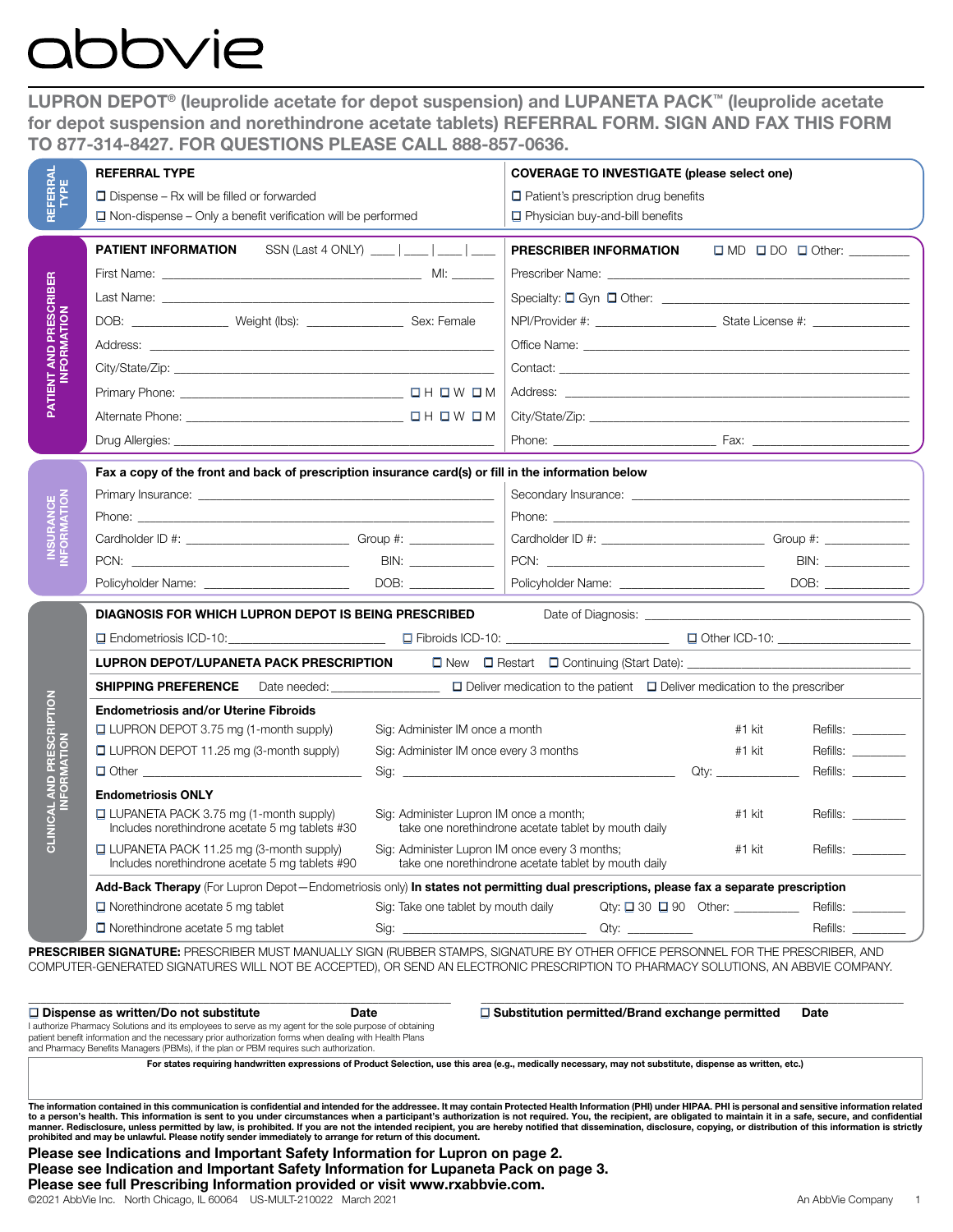# **Indications and Important Safety Information for LUPRON DEPOT®** (leuprolide acetate for depot suspension)<sup>1</sup>

### INDICATIONS

### Endometriosis

#### **Monotherapy**

LUPRON DEPOT® (leuprolide acetate for depot suspension) 3.75 mg or 11.25 mg is indicated for management of endometriosis, including pain relief and reduction of endometriotic lesions.

#### In Combination with Norethindrone Acetate

LUPRON DEPOT 3.75 mg or 11.25 mg in combination with norethindrone acetate is indicated for initial management of the painful symptoms of endometriosis and for management of recurrence of symptoms.

Use of norethindrone acetate in combination with LUPRON DEPOT 3.75 mg or 11.25 mg is referred to as add-back therapy and is intended to reduce the loss of bone mineral density (BMD) and reduce vasomotor symptoms associated with use of LUPRON DEPOT 3.75 mg or 11.25 mg.

#### Limitations of Use:

The total duration of therapy with LUPRON DEPOT 3.75 mg or 11.25 mg plus add-back therapy should not exceed 12 months due to concerns about adverse impact on bone mineral density.

#### Uterine Leiomyomata (Fibroids)

LUPRON DEPOT 3.75 mg or 11.25 mg used concomitantly with iron therapy is indicated for the preoperative hematologic improvement of women with anemia caused by fibroids for whom three months of hormonal suppression is deemed necessary.

Consider a one-month trial period on iron alone, as some women will respond to iron alone. LUPRON DEPOT 3.75 mg or 11.25 mg may be added if the response to iron alone is considered inadequate.

#### Limitations of Use:

LUPRON DEPOT 3.75 mg or 11.25 mg is not indicated for combination use with norethindrone acetate add-back therapy for the preoperative hematologic improvement of women with anemia caused by heavy menstrual bleeding due to fibroids.

# IMPORTANT SAFETY INFORMATION

# CONTRAINDICATIONS

- LUPRON DEPOT 3.75 mg or 11.25 mg is contraindicated in patients who are hypersensitive to gonadotropin-releasing hormone (GnRH), GnRH agonist analogs including leuprolide acetate, or any of the excipients in LUPRON DEPOT; in patients with undiagnosed abnormal uterine bleeding; and in pregnancy.
- When norethindrone acetate is administered with LUPRON DEPOT 3.75 mg or 11.25 mg, the contraindications to the use of norethindrone acetate also apply to this combination regimen. Refer to the norethindrone acetate prescribing information for a list of contraindications for norethindrone acetate.

# WARNINGS AND PRECAUTIONS

#### Loss of Bone Mineral Density

- LUPRON DEPOT 3.75 mg or 11.25 mg induces a hypoestrogenic state that results in loss of bone mineral density (BMD), some of which may not be reversible after stopping treatment. In women with major risk factors for decreased BMD, such as chronic alcohol use (>3 units per day), tobacco use, strong family history of osteoporosis, or chronic use of drugs that can decrease BMD, such as anticonvulsants or corticosteroids, use of LUPRON DEPOT may pose an additional risk. Carefully weigh the risks and benefits of LUPRON DEPOT use in these populations.
- The duration of LUPRON DEPOT 3.75 mg or 11.25 mg treatment is limited by the risk of loss of BMD.
- When using LUPRON DEPOT 3.75 mg or 11.25 mg for the management of endometriosis, combination use of norethindrone acetate (add-back therapy) is effective in reducing the loss of BMD that occurs with leuprolide acetate. Do not retreat with LUPRON DEPOT 3.75 mg or 11.25 mg without combination norethindrone acetate. Assess BMD before retreatment.

#### Embryo-Fetal Toxicity

- Based on animal reproduction studies and the drug's mechanism of action, LUPRON DEPOT 3.75 mg or 11.25 mg may cause fetal harm if administered to a pregnant woman and is contraindicated in pregnant women. Exclude pregnancy prior to initiating treatment with LUPRON DEPOT 3.75 mg or 11.25 mg, if clinically indicated. Discontinue LUPRON DEPOT 3.75 mg or 11.25 mg if the woman becomes pregnant during treatment and inform the woman of potential risk to the fetus. Advise women to notify their healthcare provider if they believe they may be pregnant.
- When used at the recommended dose and dosing interval, LUPRON DEPOT 11.25 mg usually inhibits ovulation and stops menstruation. Contraception, however, is not ensured by taking LUPRON DEPOT 11.25 mg. If contraception is indicated, advise women to use non-hormonal methods of contraception while on treatment with LUPRON DEPOT 3.75 mg or 11.25 mg.

# Hypersensitivity Reactions

- Hypersensitivity reactions, including anaphylaxis, have been reported with LUPRON DEPOT use. LUPRON DEPOT 3.75 mg or 11.25 mg is contraindicated in women with a history of hypersensitivity to gonadotropin-releasing hormone (GnRH) or GnRH agonist analogs.
- In clinical trials of LUPRON DEPOT 3.75 mg or 11.25 mg, adverse events of asthma were reported in women with pre-existing histories of asthma, sinusitis, and environmental or drug allergies. Symptoms consistent with an anaphylactoid or asthmatic process have been reported postmarketing.

#### Initial Flare of Symptoms

• Following the first dose of LUPRON DEPOT 3.75 mg or 11.25 mg, sex steroids temporarily rise above baseline because of the physiologic effect of the drug. Therefore, an increase in symptoms may be observed during the initial days of therapy, but these should dissipate with continued therapy.

#### **Convulsions**

• There have been postmarketing reports of convulsions in women on GnRH agonists, including leuprolide acetate. These included women with and without concurrent medications and comorbid conditions.

#### Clinical Depression

• Depression may occur or worsen during treatment with GnRH agonists including LUPRON DEPOT 3.75 mg or 11.25 mg. Carefully observe women for depression, especially those with a history of depression, and consider whether the risks of continuing LUPRON DEPOT 3.75 mg or 11.25 mg outweigh the benefits. Women with new or worsening depression should be referred to a mental health professional, as appropriate.

#### Risks Associated with Norethindrone Combination Treatment

• If LUPRON DEPOT 3.75 mg or 11.25 mg is administered with norethindrone acetate, the warnings and precautions for norethindrone acetate apply to this regimen. Refer to the norethindrone acetate prescribing information for a full list of the warnings and precautions for norethindrone acetate.

#### ADVERSE REACTIONS

• Most common adverse reactions (>10%) in clinical trials were hot flashes/sweats, headache/migraine, vaginitis, depression/emotional lability, general pain, weight gain/loss, nausea/vomiting, decreased libido, and dizziness.

These are not all the possible side effects of LUPRON DEPOT 3.75 mg or 11.25 mg.

- Safety and effectiveness of LUPRON DEPOT 3.75 mg or 11.25 mg for management of endometriosis and the preoperative hematologic improvement of women with anemia caused by fibroids have been established in females of reproductive age. Efficacy is expected to be the same for postpubertal adolescents under the age of 18 as for users 18 years and older. The safety and effectiveness of LUPRON DEPOT 3.75 mg or 11.25 mg for these indications have not been established in premenarcheal pediatric patients.
- LUPRON DEPOT 3.75 mg or 11.25 mg is not indicated in postmenopausal women and has not been studied in this population.